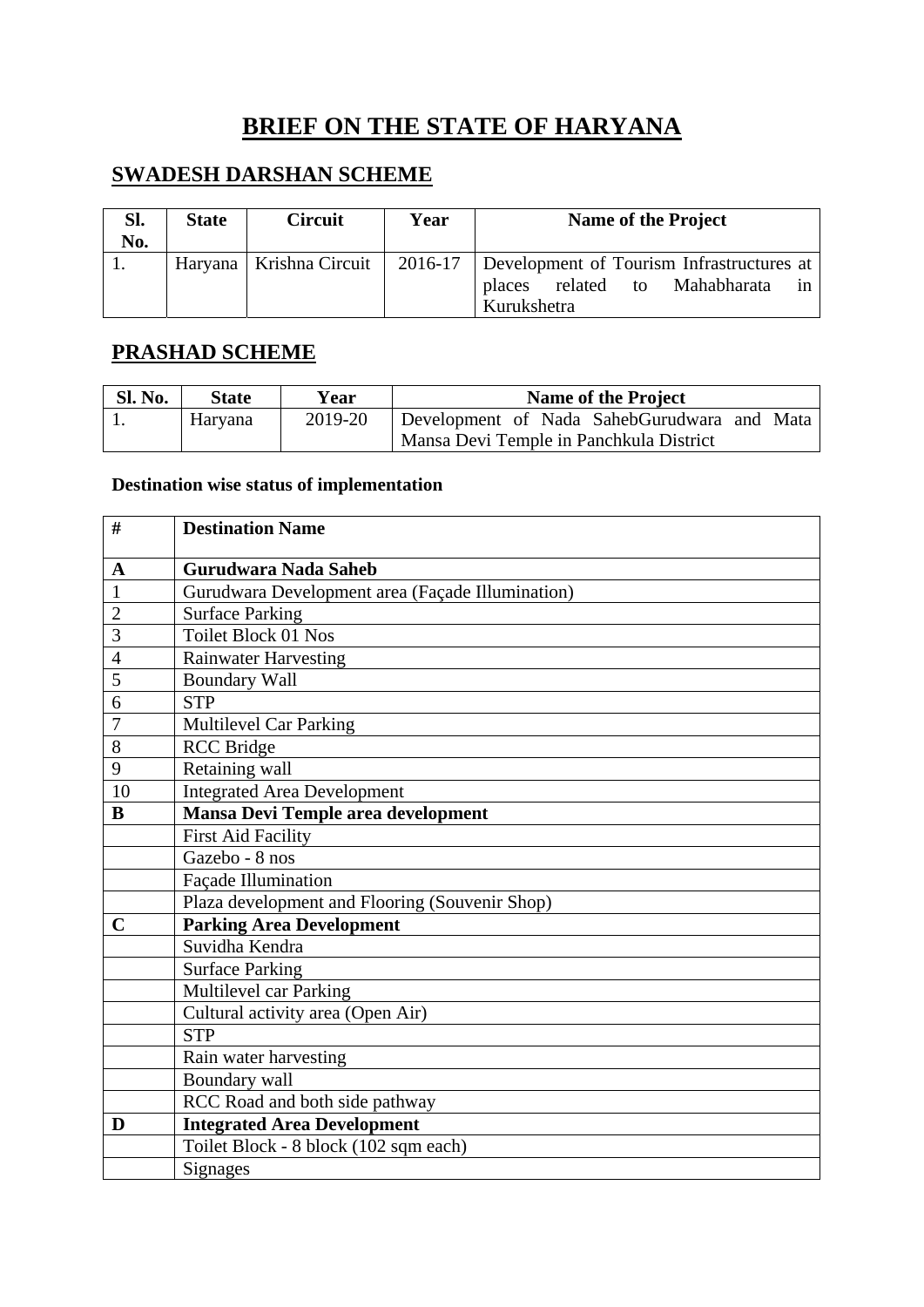| Pathways and PVC tensile structure                         |
|------------------------------------------------------------|
| Pathways                                                   |
| Drinking water cooler 4 nos                                |
| Dustbins                                                   |
| <b>Benches</b>                                             |
| Entrance Gate-02 Nos.                                      |
| Landscape and Horticulture (As per CPWD PAR 2012 S.n. 6.6) |
| SS Railing (MLCP and Dispensary)                           |
| Solar photo voltaic power generation System                |

### **Assistance to Central Agencies for Tourism Infrastructure Development Scheme**

| <b>Sl. No.</b> | <b>State</b> | Year    | <b>Name of Projects</b>                          |
|----------------|--------------|---------|--------------------------------------------------|
|                | Haryana      | 2012-13 | Implementation of Multimedia/Laser show at       |
|                |              |         | Tilyar Lake                                      |
| 2.             | Haryana      | 2017-18 | Sound and Light Show at Yadavindra Gardens,      |
|                |              |         | Pinjore                                          |
| 3.             | Haryana      | 2020-21 | Joint Development of Kurukshetra Railway Station |

### **HUMAN RESOURCE DEVELOPMENT (HRD)**

**The details of trainees trained / certified under the CBSP scheme during the last five financial years are as follows:** 

| S.N | Name of State /  | 2016-17 | 2017-18 | 2018-19 | 2019-20 | 2020-21 | <b>Total</b> |
|-----|------------------|---------|---------|---------|---------|---------|--------------|
|     | Haryana          | 3118    | 1319    |         | 590     | 106     | 5133         |
|     | UT of Chandigarh | 1431    |         | 89      |         |         | 1541         |

#### **List of the Institutions conducting 'Skill Development' training programme under CBSP scheme in Haryana & UT Chandigarh**

#### **Haryana**

- i. State Institute of Hotel Management, Faridabad
- ii. State Institute of Hotel Management, Kurukshetra
- iii. State Institute of Hotel Management, Rohtak
- iv. State Institute of Hotel Management, Yamuna Nagar
- v. Haryana Tourism Corporation, Haryana
- vi. Amity University, Gurugram
- vii. Skill Development & Training Foundation, Hisar
- viii. Council of Education & Skill Development Trust, Rewari
- ix. The Lalit Suri Hospitality School Faridabad.

#### **Chandigarh**